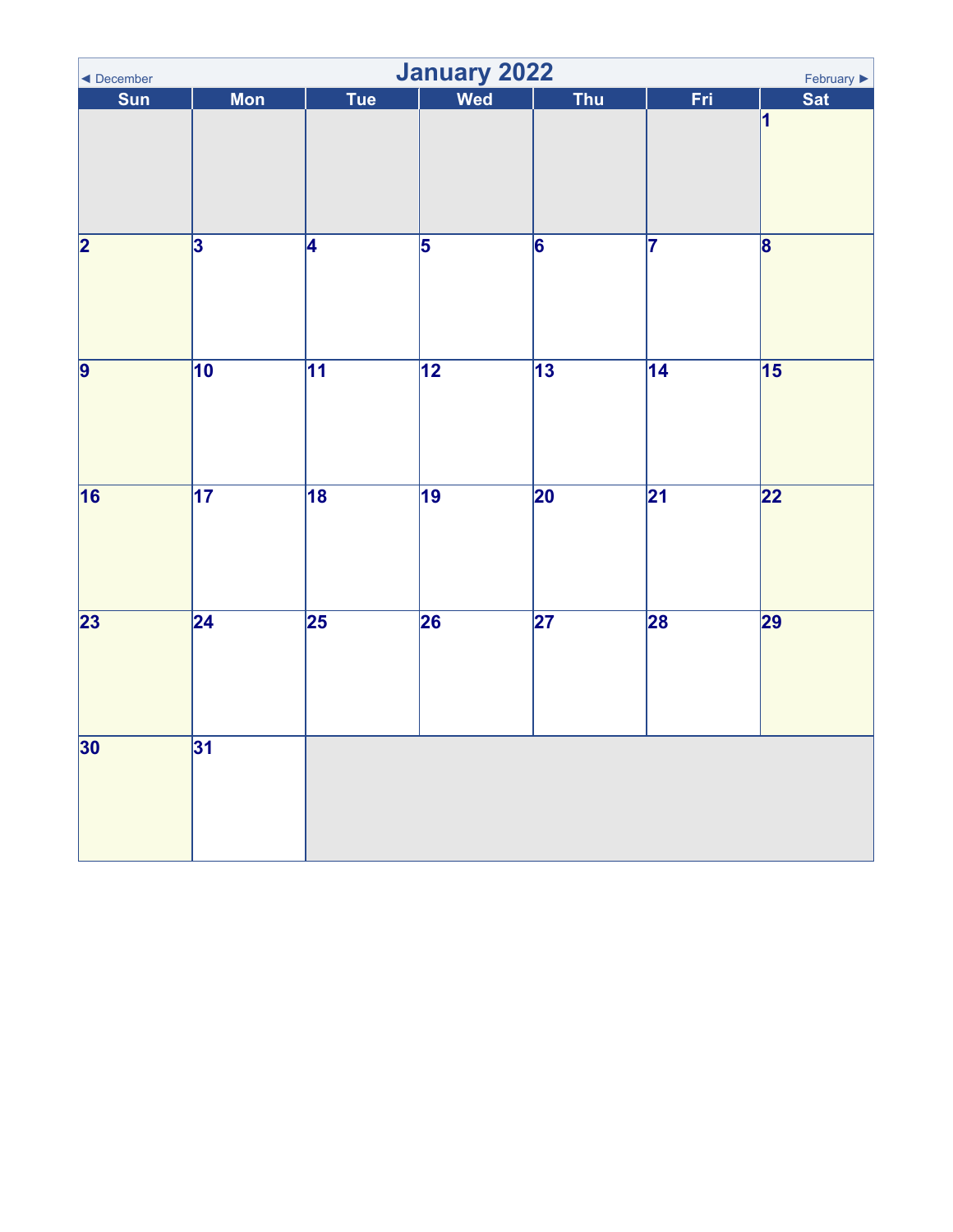| February 2022<br>◀ January<br>March $\blacktriangleright$ |                 |                         |                |                 |                 |                 |  |
|-----------------------------------------------------------|-----------------|-------------------------|----------------|-----------------|-----------------|-----------------|--|
| Sun                                                       | <b>Mon</b>      | Tue                     | Wed            | <b>Thu</b>      | Fri             | Sat             |  |
|                                                           |                 | 1                       | 2              | 3               | 4               | $\vert$ 5       |  |
| $\overline{6}$                                            | 17              | $\overline{\mathbf{8}}$ | $\overline{9}$ | $\overline{10}$ | $\overline{11}$ | $\overline{12}$ |  |
| $\overline{13}$                                           | $\overline{14}$ | $\overline{15}$         | 16             | $\overline{17}$ | 18              | $\overline{19}$ |  |
| $\overline{20}$                                           | $\overline{21}$ | $\overline{22}$         | 23             | $\overline{24}$ | 25              | 26              |  |
| $\overline{\mathbf{27}}$                                  | 28              |                         |                |                 |                 |                 |  |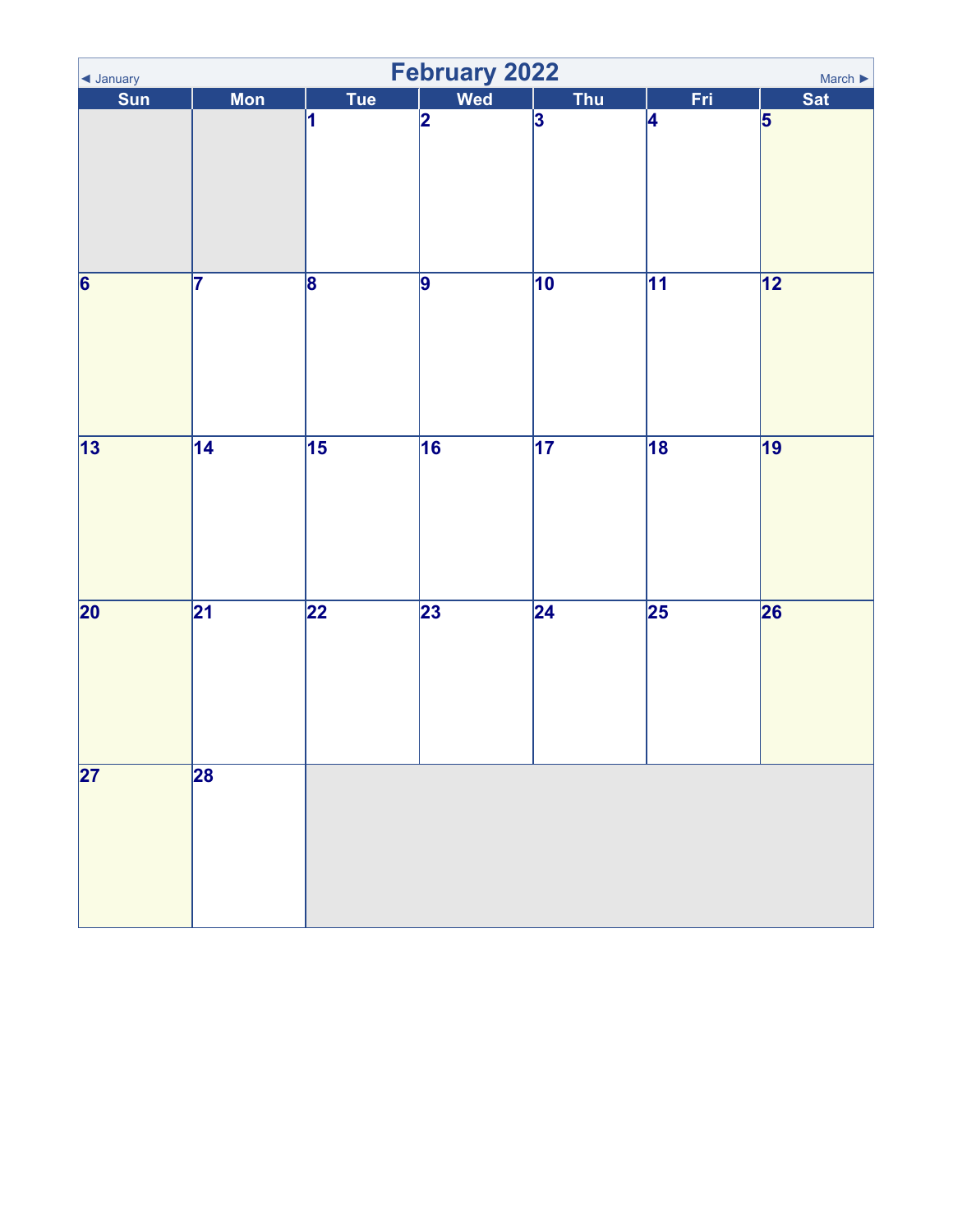| ◀ February               | <b>March 2022</b><br>April $\blacktriangleright$ |                         |                 |                 |                 |                 |  |  |  |
|--------------------------|--------------------------------------------------|-------------------------|-----------------|-----------------|-----------------|-----------------|--|--|--|
| Sun                      | <b>Mon</b>                                       | Tue                     | <b>Wed</b>      | <b>Thu</b>      | Fri             | Sat             |  |  |  |
|                          |                                                  | 1                       | 2               | 3               | 4               | $\overline{5}$  |  |  |  |
| $\overline{6}$           | 17                                               | $\overline{\mathbf{8}}$ | $\overline{9}$  | $\overline{10}$ | $\overline{11}$ | $\overline{12}$ |  |  |  |
| $\overline{13}$          | $\overline{14}$                                  | $\overline{15}$         | $\overline{16}$ | $\overline{17}$ | 18              | $\overline{19}$ |  |  |  |
| $\overline{20}$          | $\overline{21}$                                  | $\overline{22}$         | 23              | $\overline{24}$ | $\overline{25}$ | 26              |  |  |  |
| $\overline{\mathbf{27}}$ | 28                                               | 29                      | 30              | 31              |                 |                 |  |  |  |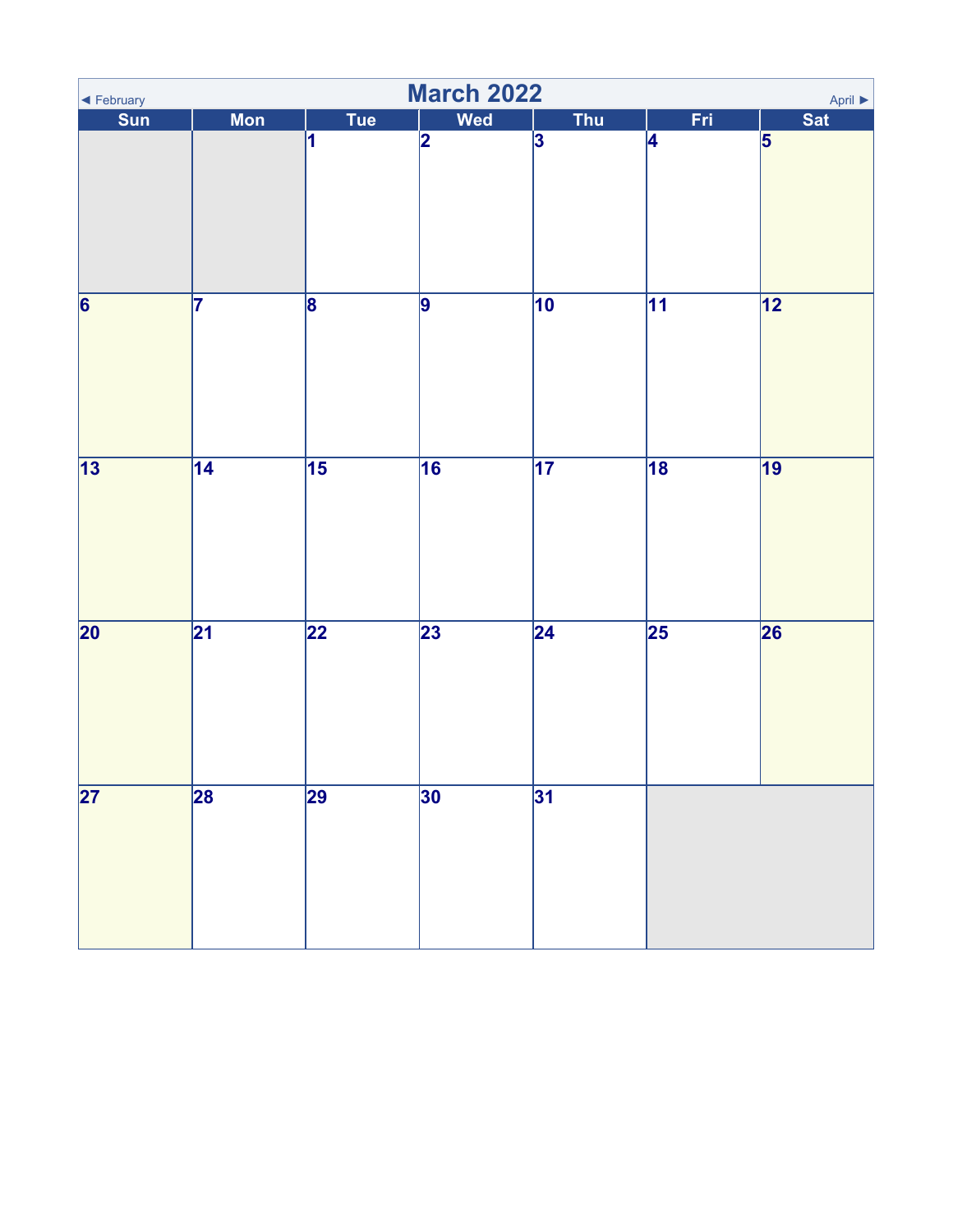| <b>April 2022</b><br>$May \triangleright$<br>$\triangleleft$ March |                                                               |                                                        |                                                        |                                                                       |                                                        |                                       |  |  |
|--------------------------------------------------------------------|---------------------------------------------------------------|--------------------------------------------------------|--------------------------------------------------------|-----------------------------------------------------------------------|--------------------------------------------------------|---------------------------------------|--|--|
| <b>Sun</b>                                                         | <b>Mon</b>                                                    | <b>Tue</b>                                             | <b>Wed</b>                                             | <b>Thu</b>                                                            | Fri<br>1                                               | <b>Sat</b><br>$\overline{\mathbf{2}}$ |  |  |
| $\vert$ 3                                                          | 14<br>Audiologist-<br>Selina<br>Gynaecologist<br>Dermaologist | 5<br>Audiologist-<br>Selina<br>Gynaecologis<br>Surgeon | 6<br>Audiologist-<br>Selina<br>Gynaecologis<br>Surgeon | Audiologist-<br>Selina<br><b>Dietician</b><br>Gynaecologis<br>Surgeon | 8<br>Audiologist-<br>Selina<br>Gynaecologis<br>Surgeon | 9                                     |  |  |
| 10                                                                 | 11<br>Surgeon<br>Adult<br>Cardiology                          | 12 <br>Surgeon                                         | 13<br>Surgeon                                          | 14<br>Rheumatologist                                                  | 15                                                     | 16                                    |  |  |
| 17                                                                 | 18                                                            | 19<br>Dietician                                        | 20<br><b>Dietician</b><br><b>Dentist</b><br>Urologist  | $\boldsymbol{21}$<br>Urologist                                        | 22<br>Urologist                                        | 23                                    |  |  |
| 24                                                                 | 25                                                            | 26<br>Gynaecologist                                    | 27<br>Gynaecologist<br>Opthalmologist                  | 28<br>Gynaecologist<br>Paediatrician<br>Opthalmologist                | 29<br>Gynaecologist<br>Opthalmologist                  | 30                                    |  |  |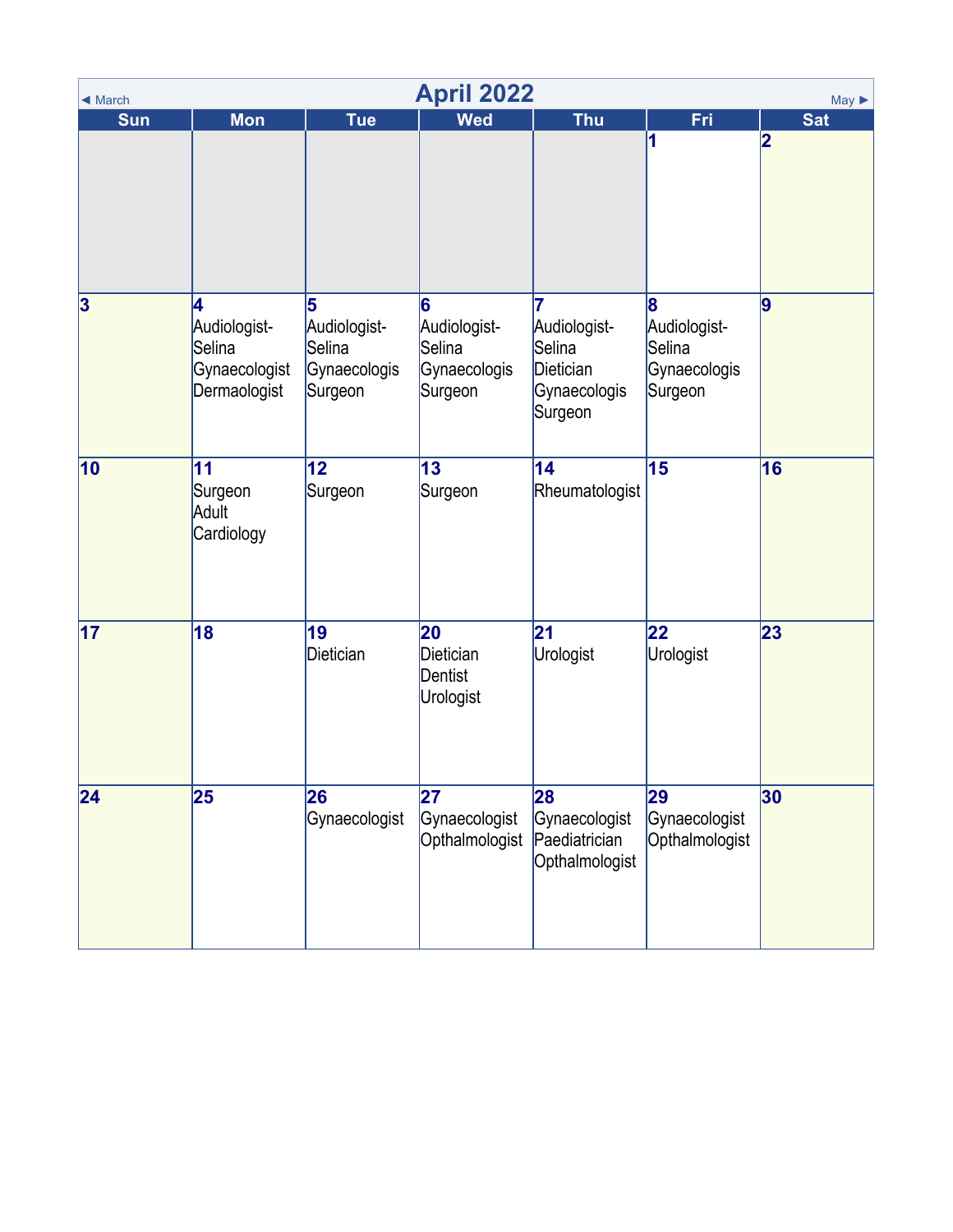| ◀ April    | <b>May 2022</b><br>June $\blacktriangleright$   |                                                           |                                                                                  |                                                                              |                                                       |            |  |  |
|------------|-------------------------------------------------|-----------------------------------------------------------|----------------------------------------------------------------------------------|------------------------------------------------------------------------------|-------------------------------------------------------|------------|--|--|
| <b>Sun</b> | <b>Mon</b>                                      | <b>Tue</b>                                                | <b>Wed</b>                                                                       | <b>Thu</b>                                                                   | <b>Fri</b>                                            | <b>Sat</b> |  |  |
| $\vert$ 1  | 2<br>Dermatologist<br>ENT-Ear,<br>Nose & Throat | 3<br>Dermatologist<br>ENT- Ear, Nose & Throat<br>& Throat | 4<br>Optometrist                                                                 | 5<br>ENT- Ear, Nose ENT- Ear, Nose ENT- Ear, Nose<br>& Throat<br>Optometrist | 6<br>& Throat<br>Optometrist                          | 7          |  |  |
| $\bf{8}$   | 9<br>Audiologist-<br>Alison                     | 10<br>Audiologist-<br>Alison                              | 11<br>Audiologist-<br>Alison<br>Dentist                                          | 12<br>Audiologist-<br>Alison                                                 | 13<br>Audiologist-<br>Alison                          | 14         |  |  |
| 15         | 16<br>Gyaecologist<br>Orthopaedic               | 17<br>Gyaecologist<br>Orthopaedic                         | 18<br>Gyaecologist<br>Orthopaedic                                                | 19<br>Gyaecologist<br>Orthopaedic                                            | 20<br>Orthopaedic                                     | 21         |  |  |
| 22         | 23<br>Adult<br>Cardiology                       | 24                                                        | 25<br>Rheumatologist Rheumatologist Rheumatologist Rheumatologist Rheumatologist | 26                                                                           | 27<br>Ophthalmologist Ophthalmologist Ophthalmologist | 28         |  |  |
| 29         | 30<br>ENT- Ear,<br>Nose and<br>Throat           | 31<br><b>ENT- Ear, Nose</b><br>and Throat                 |                                                                                  |                                                                              |                                                       |            |  |  |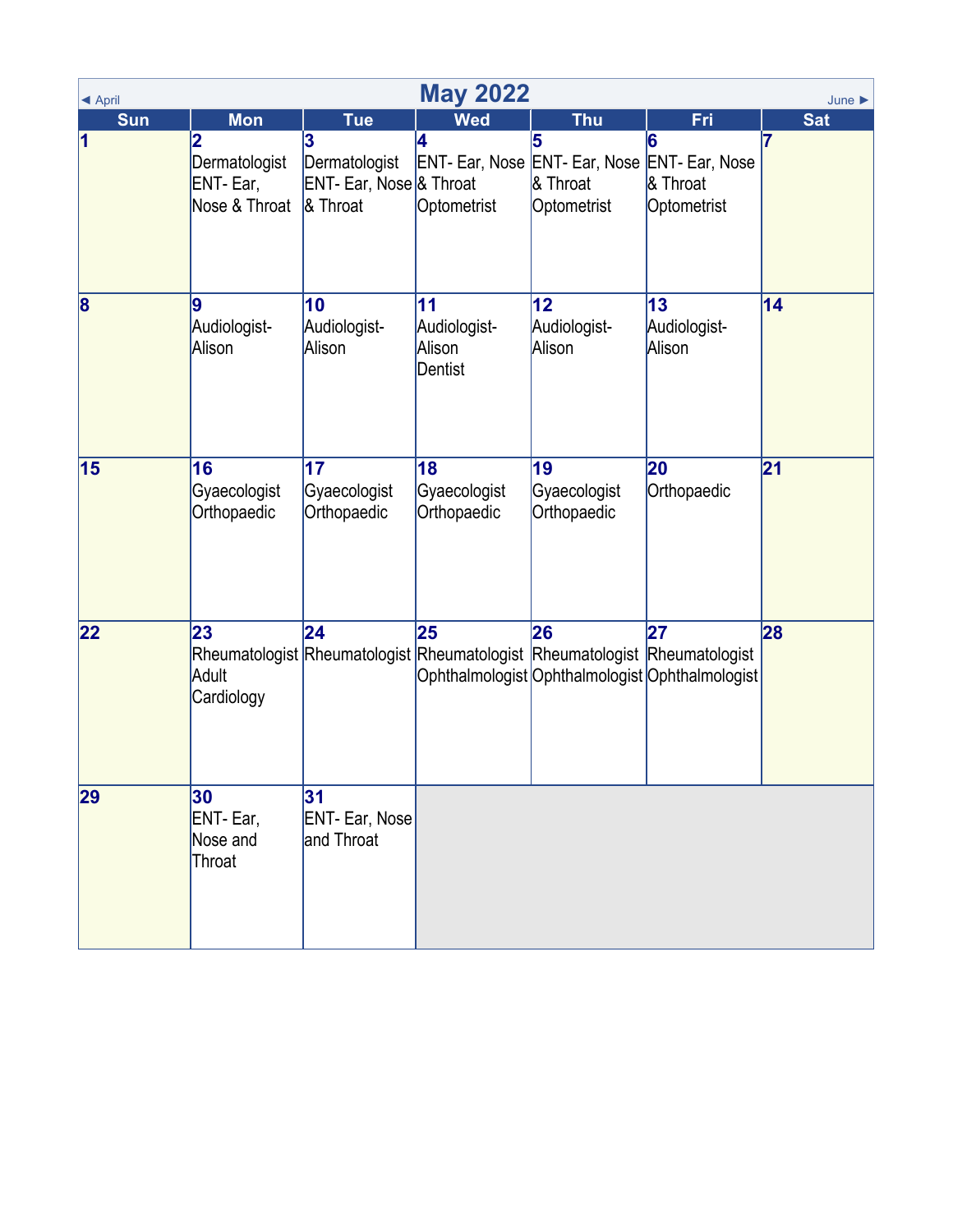| $\triangleleft$ May     | <b>June 2022</b><br>$July \blacktriangleright$ |                                          |                                                     |                                                                                |                                                     |                 |  |  |  |
|-------------------------|------------------------------------------------|------------------------------------------|-----------------------------------------------------|--------------------------------------------------------------------------------|-----------------------------------------------------|-----------------|--|--|--|
| Sun                     | <b>Mon</b>                                     | <b>Tue</b>                               | <b>Wed</b><br>1<br>and Throat<br>Dentist            | <b>Thu</b><br> 2<br>ENT- Ear, Nose ENT- Ear, Nose ENT- Ear, Nose<br>and Throat | <b>Fri</b><br>3<br>and Throat                       | <b>Sat</b><br>4 |  |  |  |
| $\overline{\mathbf{5}}$ | 6<br>Audiologist-<br>Alison                    | Audiologist-<br>Alison                   | $\mathbf{8}$<br>Audiologist-<br>Alison              | 9<br>Audiologist-<br>Alison                                                    | 10<br>Audiologist-<br>Alison                        | 11              |  |  |  |
| 12                      | 13                                             | 14<br>Dentist-RFDS<br>Renal<br>Physician | 15<br>Dentist-RFDS<br>Vascular<br>Access<br>Surgeon | 16<br>Dentist-RFDS<br>Vascular<br>Access<br>Surgeon                            | 17<br>Dentist-RFDS<br>Vascular<br>Access<br>Surgeon | 18              |  |  |  |
| 19                      | 20                                             | 21<br>Dentist-RFDS                       | $ 22\rangle$<br>Dentist-RFDS                        | 23<br>Dentist-RFDS                                                             | 24 <br>Dentist-RFDS                                 | 25              |  |  |  |
| 26                      | $\overline{27}$                                | 28<br>Adult<br>Cardiology                | 29                                                  | 30<br>Ophthalmologist Ophthalmologist                                          |                                                     |                 |  |  |  |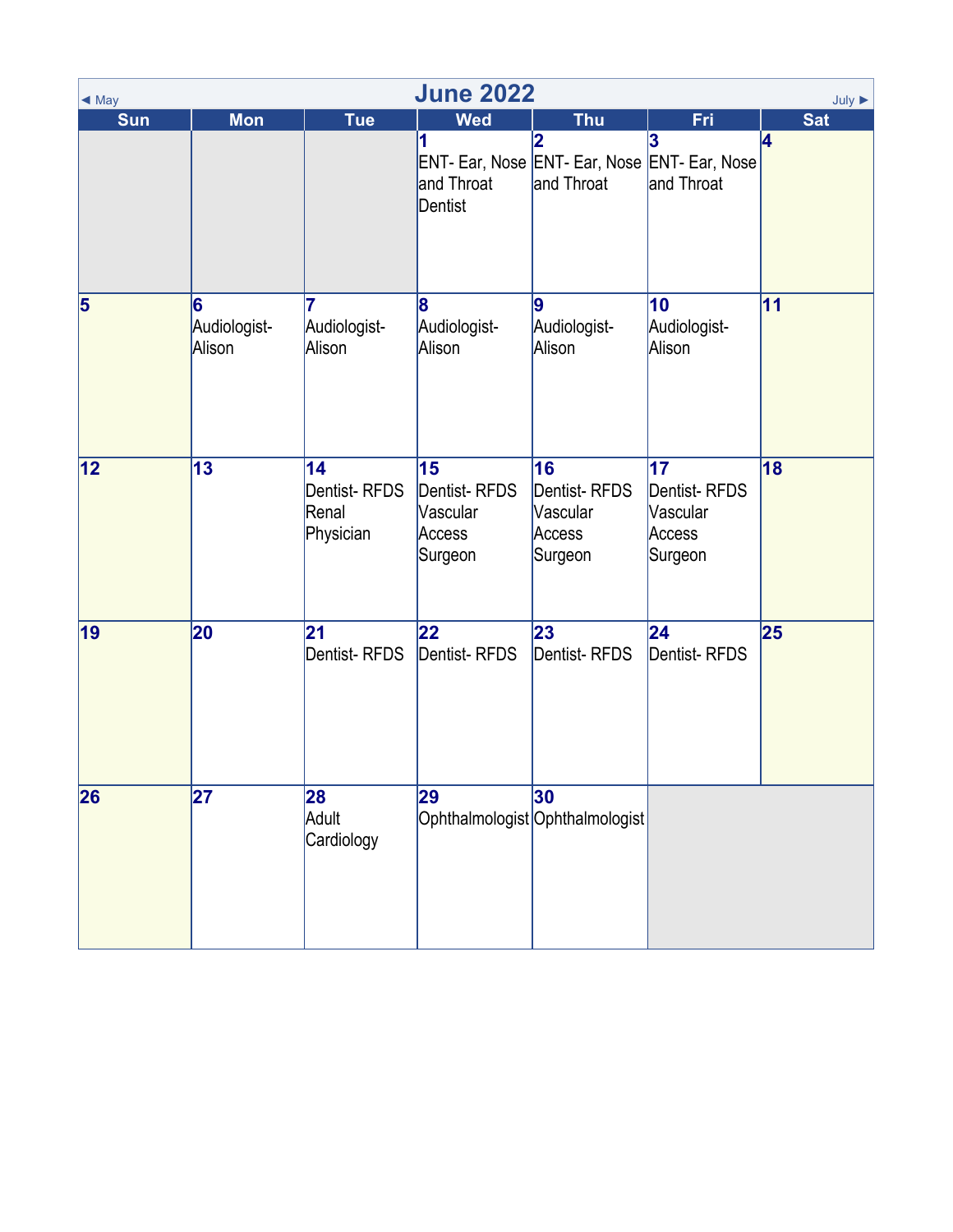| $\triangleleft$ June | <b>July 2022</b><br>August ▶                           |                                                                               |                                         |                                                                                                                |                                       |                         |  |  |  |
|----------------------|--------------------------------------------------------|-------------------------------------------------------------------------------|-----------------------------------------|----------------------------------------------------------------------------------------------------------------|---------------------------------------|-------------------------|--|--|--|
| <b>Sun</b>           | <b>Mon</b>                                             | <b>Tue</b>                                                                    | <b>Wed</b>                              | <b>Thu</b>                                                                                                     | Fri                                   | <b>Sat</b>              |  |  |  |
|                      |                                                        |                                                                               |                                         |                                                                                                                | Ophthalmologist                       | $\overline{\mathbf{2}}$ |  |  |  |
| $\vert 3 \vert$      | 4                                                      | 5<br>Dermatologist                                                            | 6                                       | 7                                                                                                              | 8                                     | 9                       |  |  |  |
| 10                   | 11<br>Orthopaedic                                      | 12 <br>Orthopaedic                                                            | 13<br>Orthopaedic<br><b>Dentist</b>     | 14<br>Orthopaedic                                                                                              | 15<br>Orthopaedic                     | 16                      |  |  |  |
| 17                   | 18<br>Audiologist<br><b>ENT</b> - Ear<br>Nose & Throat | 19<br>Audiologist<br>Adult<br>Cardiology<br><b>ENT - Ear Nose</b><br>& Throat | 20<br>Audiologist<br>& Throat           | 21<br>Audiologist<br>ENT - Ear Nose ENT - Ear Nose ENT - Ear Nose<br>& Throat<br>Rheumatologist Rheumatologist | 22<br>Audiologist<br>& Throat         | 23                      |  |  |  |
| 24                   | 25<br>Rheumatologist                                   | 26                                                                            | 27<br><b>Dentist</b><br>Ophthalmologist | 28                                                                                                             | 29<br>Ophthalmologist Ophthalmologist | 30                      |  |  |  |
| 31                   |                                                        |                                                                               |                                         |                                                                                                                |                                       |                         |  |  |  |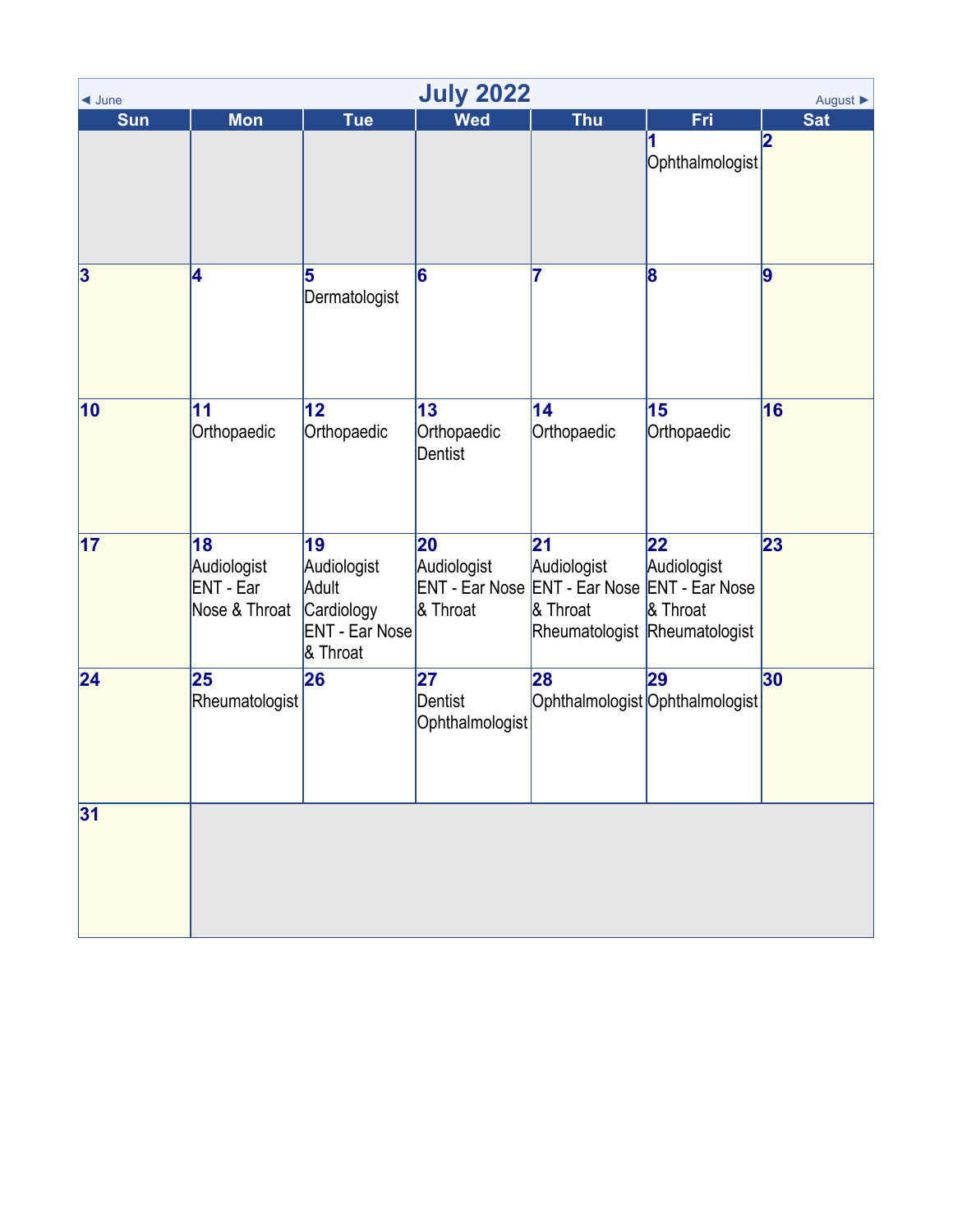| <b>August 2022</b><br>$\triangleleft$ July<br>September $\blacktriangleright$ |                                                    |                                                                      |                                                                           |                                                        |                                                        |                 |  |
|-------------------------------------------------------------------------------|----------------------------------------------------|----------------------------------------------------------------------|---------------------------------------------------------------------------|--------------------------------------------------------|--------------------------------------------------------|-----------------|--|
| Sun                                                                           | <b>Mon</b><br>Optometrist                          | <b>Tue</b><br>2                                                      | <b>Wed</b><br>3<br>Dentist                                                | <b>Thu</b><br>4                                        | Fri<br>5<br>Optometrist                                | <b>Sat</b><br>6 |  |
| 7                                                                             | 8<br>Audiologist<br>& Throat                       | 9<br>Audiologist<br>ENT- Ear Nose ENT - Ear Nose Dentist<br>& Throat | 10<br>Audiologist<br>ENT - Ear Nose ENT - Ear Nose Cardiology<br>& Throat | 11<br>Audiologist.<br>Rheumatologist Paeds<br>& Throat | 12<br>Audiologist<br><b>ENT - Ear Nose</b><br>& Throat | 13              |  |
| 14                                                                            | 15                                                 | 16                                                                   | 17<br><b>Dentist</b><br>Urologist                                         | 18<br>Urologist                                        | 19<br>Urologist                                        | 20              |  |
| 21                                                                            | 22                                                 | 23<br>Adult<br>Cardiology                                            | 24                                                                        | 25                                                     | 26<br>Ophthalmologist Ophthalmologist Ophthalmologist  | 27              |  |
| 28                                                                            | 29<br>Rheumatologist Rheumatologist Rheumatologist | 30                                                                   | 31<br>Dentist                                                             |                                                        |                                                        |                 |  |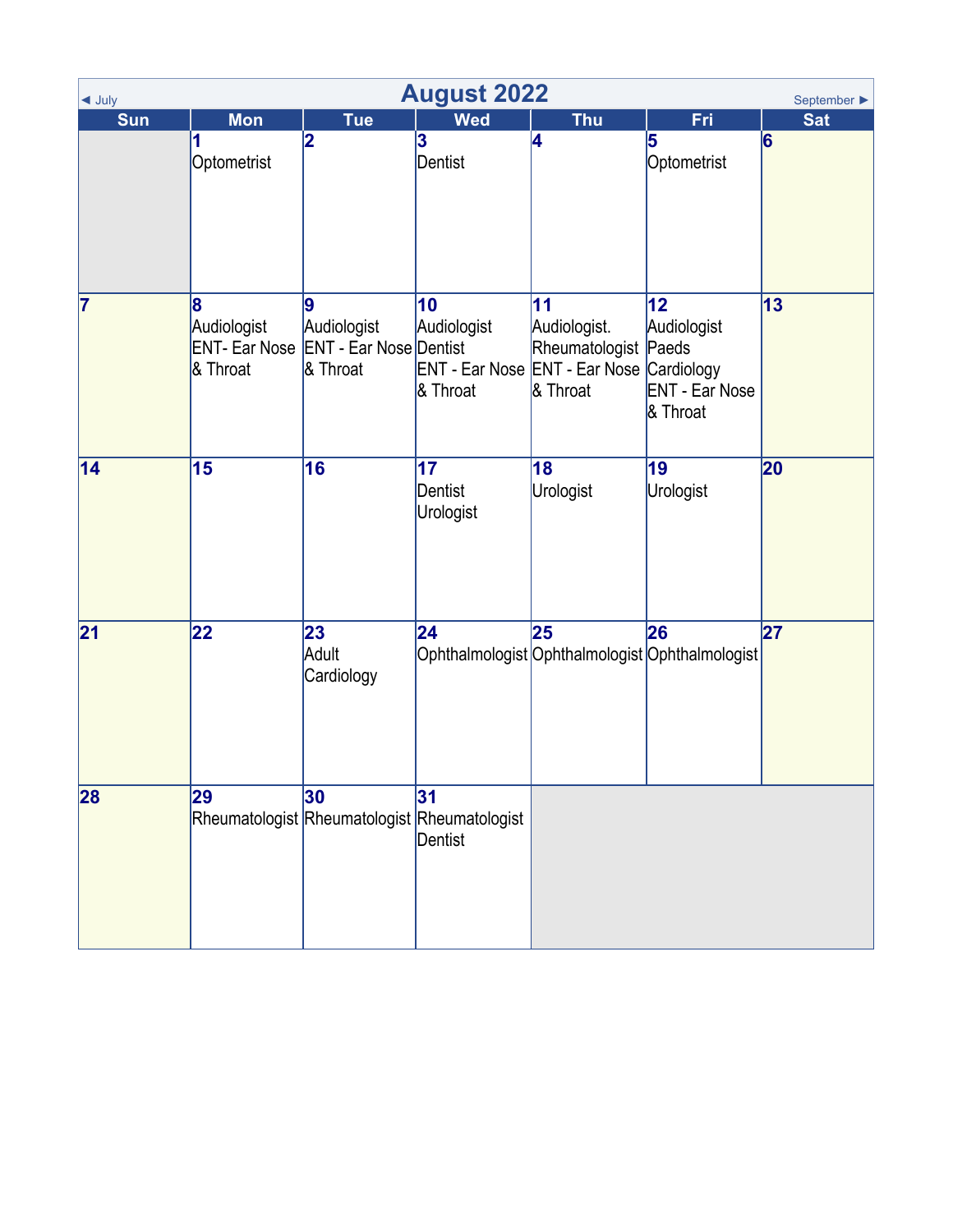| ◀ August        |                                                                             |                                                                           | <b>September 2022</b>                                                                                                      |                                                     |                                          | October $\blacktriangleright$ |
|-----------------|-----------------------------------------------------------------------------|---------------------------------------------------------------------------|----------------------------------------------------------------------------------------------------------------------------|-----------------------------------------------------|------------------------------------------|-------------------------------|
| <b>Sun</b>      | <b>Mon</b>                                                                  | <b>Tue</b>                                                                | <b>Wed</b>                                                                                                                 | <b>Thu</b>                                          | <b>Fri</b>                               | <b>Sat</b>                    |
|                 |                                                                             |                                                                           |                                                                                                                            | 1<br>Rheumatologist                                 | 12                                       | 3                             |
| 4               | 5<br><b>ENT- Ear Nose ENT-Ear Nose</b><br>& Throat                          | 16<br>& Throat                                                            | 7<br><b>ENT-Ear Nose</b><br>& Throat                                                                                       | 8<br><b>ENT- Ear Nose</b><br>& Throat               | 19<br><b>ENT-Ear Nose</b><br>& Throat    | 10                            |
| $\overline{11}$ | $ 12\rangle$<br><b>ENT</b> - Ear<br>Nose & Throat<br>Audiologist-<br>Selina | $\vert$ 13<br>$\&$ Throat<br>Audiologist-<br>Selina<br>Renal<br>Physician | $\vert$ 14<br>ENT - Ear Nose ENT - Ear Nose ENT - Ear Nose ENT - Ear Nose<br>& Throat<br>Audiologist-<br>Selina<br>Dentist | 15<br>& Throat<br>Audiologist-<br>Selina            | 16<br>& Throat<br>Audiologist-<br>Selina | 17                            |
| 18              | 19<br><b>ENT</b> - Ear<br>Nose & Throat                                     | 20<br>& Throat<br>Adult<br>CArdiology                                     | $\overline{21}$<br>ENT - Ear Nose ENT - Ear Nose ENT - Ear Nose ENT - Ear Nose<br>& Throat                                 | 22<br>& Throat                                      | 23<br>& Throat                           | $\overline{24}$               |
| 25              | 26                                                                          | $\overline{27}$                                                           | 28                                                                                                                         | 29<br>Ophthalmologist Rheumatologist Rheumatologist | 30<br>Ophthalmologist Ophthalmologist    |                               |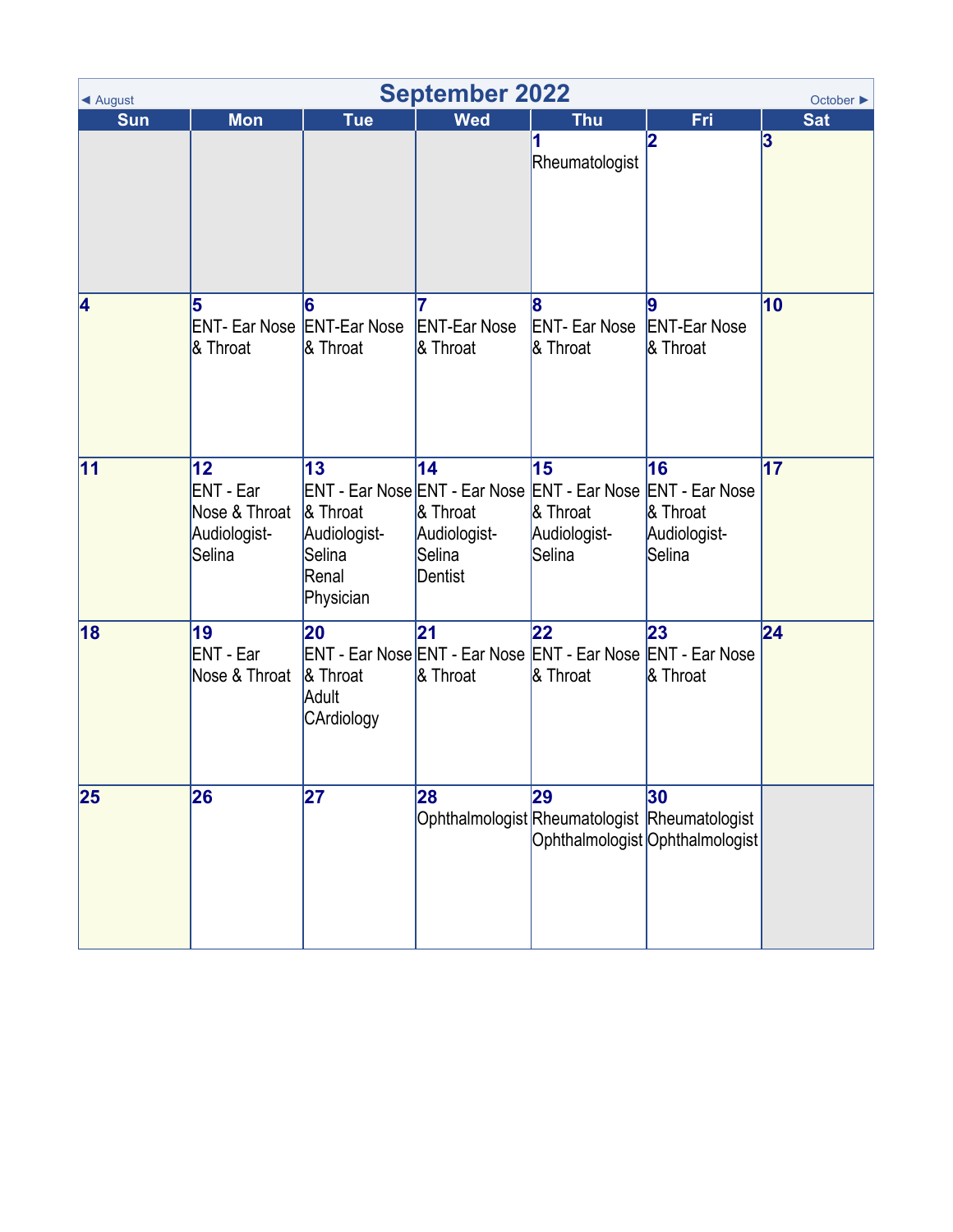| ◀ September             | <b>October 2022</b><br>November $\blacktriangleright$ |                                                     |                                         |                                                       |                                                            |                 |  |  |  |
|-------------------------|-------------------------------------------------------|-----------------------------------------------------|-----------------------------------------|-------------------------------------------------------|------------------------------------------------------------|-----------------|--|--|--|
| <b>Sun</b>              | <b>Mon</b>                                            | <b>Tue</b>                                          | <b>Wed</b>                              | <b>Thu</b>                                            | Fri                                                        | <b>Sat</b><br>1 |  |  |  |
| $\overline{\mathbf{2}}$ | 3<br>Rheumatologist Dermatologist<br>Orthopaedic      | Rheumatologist Dentist<br>Orthopaedic               | 5<br>Orthopaedic                        | 6<br>Orthopaedic                                      | Orthopaedic                                                | 8               |  |  |  |
| $\overline{9}$          | 10                                                    | 11                                                  | 12<br>Vascular<br>Access<br>Surgeon     | 13<br>Vascular<br>Access<br>Surgeon                   | 14<br>Vascular<br>Access<br>Surgeon<br>Paeds<br>Cardiology | 15              |  |  |  |
| 16                      | 17<br>Audiologist-<br>Alison                          | 18<br>Audiologist-<br>Alison<br>Adult<br>Cardiology | 19<br>Audiologist-<br>Alison<br>Dentist | 20<br>Audiologist-<br>Alison                          | 21<br>Audiologist-<br>Alison                               | 22              |  |  |  |
| 23                      | $\overline{24}$                                       | 25                                                  | 26                                      | 27<br>Ophthalmologist Ophthalmologist Ophthalmologist | 28                                                         | 29              |  |  |  |
| 30                      | 31<br><b>ENT-Ear Nose</b><br>& Throat                 |                                                     |                                         |                                                       |                                                            |                 |  |  |  |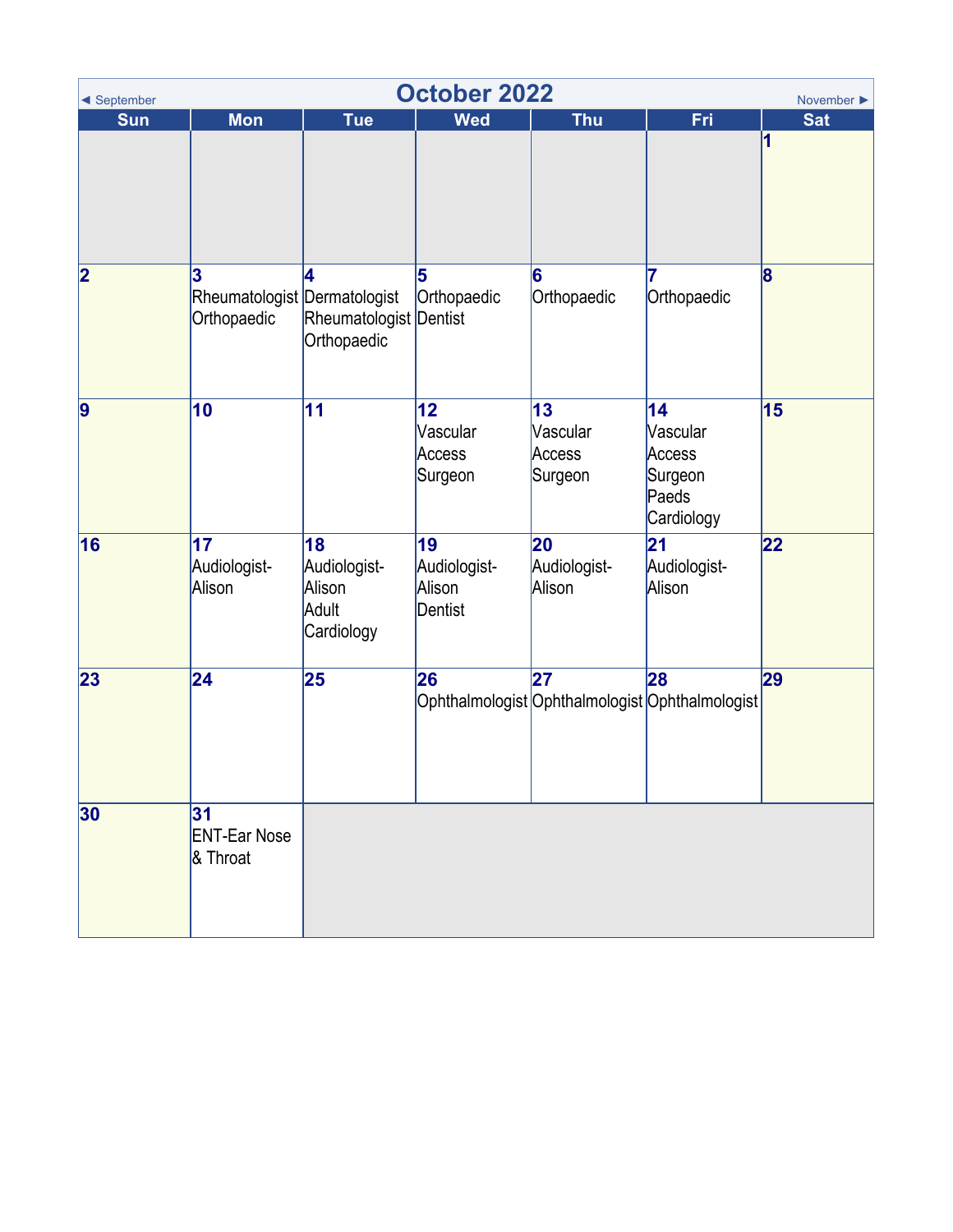| ◀ October       |                                               |                               | <b>November 2022</b>                                                                                  |                              |                                                        | December ▶      |
|-----------------|-----------------------------------------------|-------------------------------|-------------------------------------------------------------------------------------------------------|------------------------------|--------------------------------------------------------|-----------------|
| Sun             | <b>Mon</b>                                    | <b>Tue</b><br>& Throat        | <b>Wed</b><br>2<br>ENT - Ear Nose ENT - Ear Nose ENT - Ear Nose ENT - Ear Nose<br>& Throat<br>Dentist | <b>Thu</b><br>3<br>& Throat  | Fri<br>4<br>& Throat                                   | <b>Sat</b><br>5 |
| 6               | 7<br>Audiologist-<br>Alison                   | 18<br>Audiologist-<br>Alison  | 9<br>Denist<br>Audiologist-<br>Alison                                                                 | 10<br>Audiologist-<br>Alison | 11<br>Audiologist-<br>Alison                           | 12              |
| 13              | $\overline{14}$<br>Orthopaedic                | 15<br>Orthopaedic             | 16<br>Orthopaedic                                                                                     | 17<br>Orthopaedic            | 18<br>Orthopaedic                                      | 19              |
| 20              | 21<br><b>ENT - Ear Nose Adult</b><br>& Throat | 22<br>Cardiology<br>& Throat  | 23<br>Dentist<br>Rheumatologist & Throat<br><b>ENT - Ear Nose ENT - Ear Nose</b><br>& Throat          | 24                           | 25<br><b>ENT - Ear Nose ENT - Ear Nose</b><br>& Throat | 26              |
| $\overline{27}$ | 28<br>Audiologist-<br>Alison                  | 29<br>Audiologist -<br>Alison | 30<br>Audiologist-<br>Alison<br><b>Dentist</b><br>Urologist<br>Ophthalmologist                        |                              |                                                        |                 |